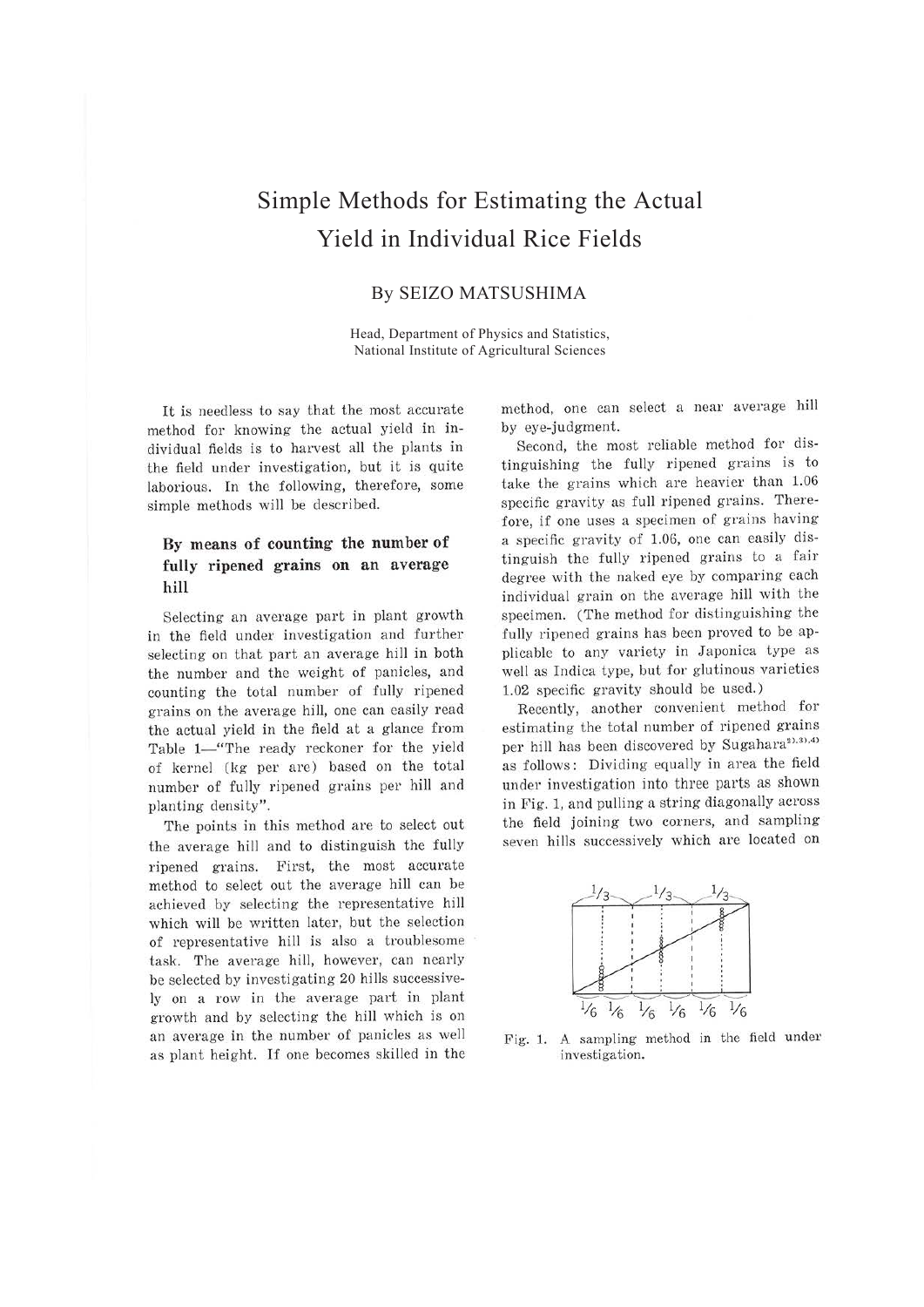| Number of                  | Number of hills per m <sup>2</sup> |      |      |      |      |        |       |       |       |       |       |
|----------------------------|------------------------------------|------|------|------|------|--------|-------|-------|-------|-------|-------|
| ripened grains<br>per hill | 5                                  | 8    | 10   | 13   | 15   | $18\,$ | 20    | 23    | 25    | 28    | 30    |
| 200                        | 2.3                                | 3.7  | 4.6  | 6.0  | 6.9  | 8.3    | 9.2   | 10.6  | 11.5  | 12.9  | 13.8  |
| 300                        | 3.5                                | 5.5  | 6.9  | 9.0  | 10.4 | 12.4   | 13.8  | 15.9  | 17.3  | 19.3  | 20.7  |
| 400                        | 4.6                                | 7.4  | 9, 2 | 12.0 | 13.8 | 16.6   | 18.4  | 21.2  | 23.0  | 25.8  | 27.6  |
| 500                        | 5.8                                | 9.2  | 11.5 | 15.0 | 17.3 | 20.7   | 23.0  | 26.5  | 28.8  | 32.2  | 34.5  |
| 600                        | 6.9                                | 11.0 | 13.8 | 17.9 | 20.7 | 24.8   | 27.6  | 31.7  | 34.5  | 38.6  | 41.4  |
| 700                        | 8.1                                | 12.9 | 16.1 | 20.9 | 24.2 | 29.0   | 32.2  | 37.0  | 40.3  | 45.1  | 48.3  |
| 800                        | 9.2                                | 14.7 | 18.4 | 23.9 | 27.6 | 33.1   | 36.8  | 42.3  | 46.0  | 51.5  | 55.2  |
| 900                        | 10.4                               | 16.6 | 20.7 | 26.9 | 31.1 | 37.3   | 41.4  | 47.6  | 51.8  | 58.0  | 62.1  |
| 1,000                      | 11.5                               | 18.4 | 23.0 | 29.9 | 34.5 | 41.4   | 46.0  | 52.9  | 57.5  | 64.4  | 69.0  |
| 1,100                      | 12.7                               | 20.2 | 25.3 | 32.9 | 38.0 | 45.5   | 50.6  | 58.2  | 63.3  | 70.8  | 75.9  |
| 1,200                      | 13.8                               | 22.1 | 27.6 | 35.9 | 41.4 | 49.7   | 55.2  | 63.5  | 69.0  | 77.3  | 82.8  |
| 1,300                      | 15.0                               | 23.9 | 29.9 | 38.9 | 44.9 | 53.8   | 59.8  | 68.8  | 74.8  | 83.7  | 89.7  |
| 1,400                      | 16.1                               | 25.8 | 32.2 | 41.9 | 48.3 | 58.0   | 64.4  | 74.1  | 80.5  | 90.6  | 96.6  |
| 1,500                      | 17.3                               | 27.6 | 34.5 | 44.9 | 51.8 | 62.1   | 69.0  | 79.4  | 86.3  | 96.6  | 103.5 |
| 1,600                      | 18.4                               | 29.4 | 36.8 | 47.8 | 55.2 | 66.2   | 73.6  | 84.6  | 92.0  | 103.0 | 110.4 |
| 1,700                      | 19.6                               | 31.3 | 39.1 | 50.8 | 58.7 | 70.4   | 78.2  | 89.8  | 97.8  | 109.5 | 117.3 |
| 1,800                      | 20.7                               | 33.1 | 41.4 | 53.8 | 62.1 | 74.5   | 82.8  | 95.2  | 103.5 | 115.9 |       |
| 1,900                      | 21.9                               | 35.0 | 43.7 | 56.8 | 65.6 | 78.7   | 87.4  | 100.5 | 109.3 |       |       |
| 2,000                      | 23.0                               | 36.8 | 46.0 | 59.8 | 69.0 | 82.8   | 92.0  | 105.8 | 115.0 |       |       |
| 2,100                      | 24.2                               | 38.6 | 48.3 | 62.8 | 72.5 | 86.9   | 96.6  | 111.1 |       |       |       |
| 2,200                      | 25.3                               | 40.5 | 50.6 | 65.8 | 75.9 | 91.9   | 101.2 | 116.4 |       |       |       |
| 2,300                      | 26.5                               | 42.3 | 52.9 | 68.8 | 79.4 | 95.2   | 105.8 |       |       |       |       |
| 2,400                      | 27.6                               | 44.2 | 55.2 | 71.8 | 82.8 | 99.4   | 110.4 |       |       |       |       |
| 2,500                      | 28.8                               | 46.0 | 57.5 | 74.8 | 86.3 | 103.5  | 115.0 |       |       |       |       |

**Table** I. **A ready reckoner for the yield of kernels (kg per are) based on the total number of fully ripened grains per hill and the planting density.** 

Notes: 1. If l, 200 fully ripened grains are obtained per hill at the spacing of 25 hills per square meter, the yield of kernels (brown rice) per a comes to  $69.0 \text{ kg}$ . (a=100 m<sup>2</sup>).

2. The yields in the table having been calculated by taking the weight of  $1,000$  kernels as  $23.0g$ , so the yields must be corrected according to the kernel size of the variety used; e.g. if the variety which has  $21.0g$  in the weight of  $1,000$  kernels is used, each value in the table must be multiplied by  $0.91$  (21 $\div$ 23).

3. The table is applicable to not only the yield of kernels (brown rice) but also that of grains (unhulled rice). If the weight of 1,000 grains of the variety used is known, the necessary adjustment to the table is made.

the central longitudinal row in each part and nearest to the string as shown in Fig. 1, one can sample 21 ( $7 \times 3$ ) hills in total. From these samples one can estimate the average number of panicles per hill, so one can therefore select 12 hills, whose number of panicles is near to the average, out of these samples.

It is still a laborious task to count all the grains on these 12 hills, so the following method has been found to save labor. Selecting two representative panicles for each hill,

one can select 24 representative panicles in total from these 12 hills. Counting the number of fully ripened grains on these 24 representative panicles, one can determine the average number of fully ripened grains per panicle.

Multiplying the average number of panicles per hill by the average number of fully ripened grains per panicle, one can obtain the average number of fully ripened grains per hill, on the basis of which one can read the actual yield of the field under investigation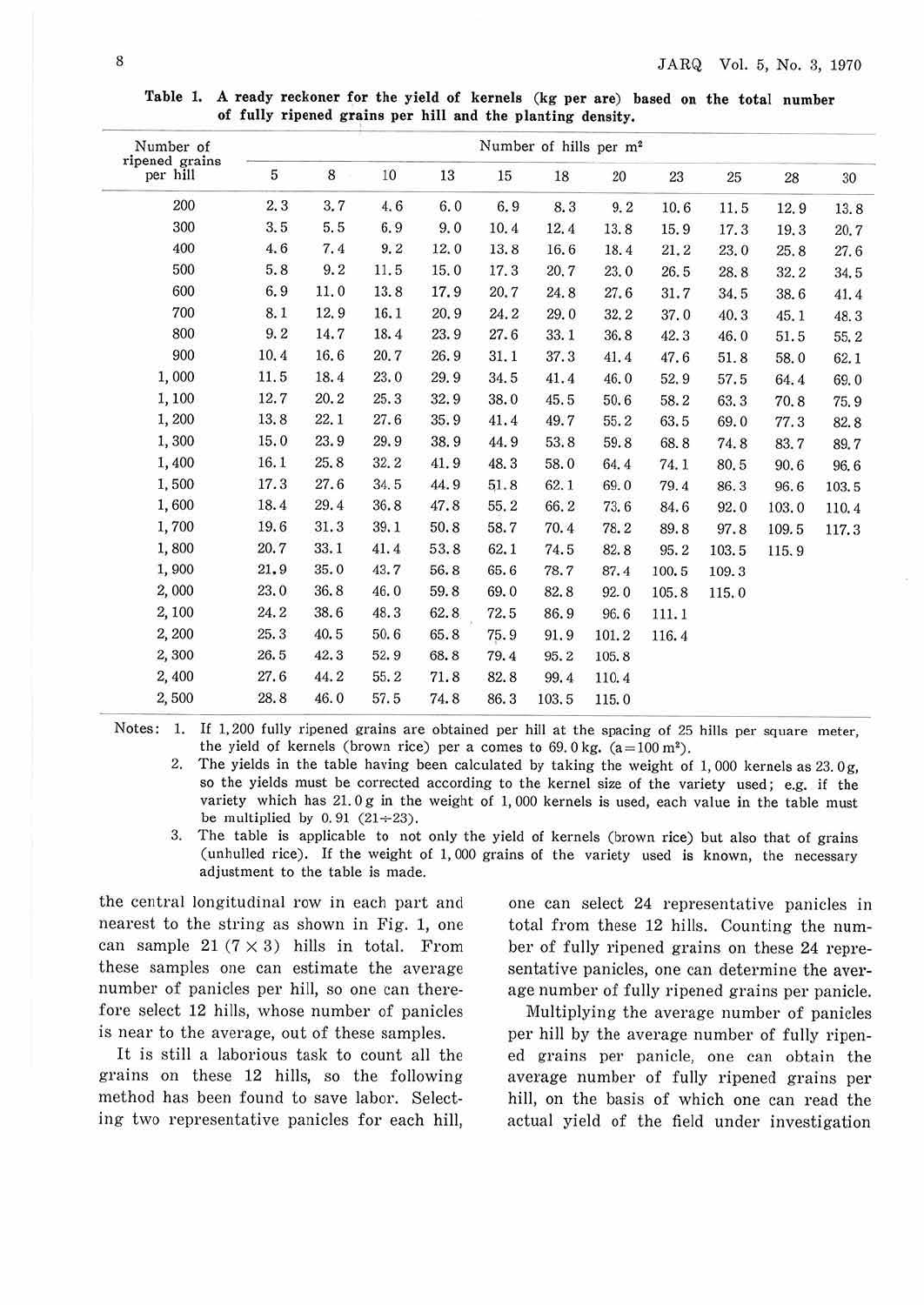from the "Ready reckoner" mentioned above.

The key point in the method, however, is to select the representative panicles from each hill. The selection is easily done by taking out the panicle according to the order of individual culm-height in each hill referred in Table 2, i.e. the two representative panicles of

|  |          |  | Table 2. How to select the representative |
|--|----------|--|-------------------------------------------|
|  | panicles |  |                                           |

| No. of<br>panicles on | Position of representative panicle<br>in the order of culm-height |            |  |  |  |  |
|-----------------------|-------------------------------------------------------------------|------------|--|--|--|--|
| a sample hill         | From above                                                        | From below |  |  |  |  |
| $4 \sim 9$            | 2nd                                                               | 2nd        |  |  |  |  |
| $10 - 14$             | 3rd                                                               | 3rd        |  |  |  |  |
| $14 - 18$             | 4th                                                               | 4th        |  |  |  |  |
| $19 - 23$             | 5th                                                               | 5th        |  |  |  |  |
| $24 - 28$             | 6th                                                               | 6th        |  |  |  |  |
| $29 - 33$             | 7th                                                               | 7th        |  |  |  |  |

a hill which has 12 panicles are third panicle from above and that from below in the order of culm-height in the hill.

# **By means of selecting representative hills sampling along five lines parallel to a diagonal**

For accurate estimation of the actual yield in a given field it is indispensable to sample as many hills as possible from every portion of the field. For estimating the true mean (yield) with 5% precision (deviation from the true mean, shown as percentage of this mean) at 95% confidence level, it is necessary to sample randomly 64 to 196 hills, because the coefficient of variation among sampling units (i.e. hills) for the grain yield per hill generally varies from 20 to 30%1). (The chart for determining the size of sample has been presented in the author's book.<sup>11</sup>)

The method of sampling the hills from every portion of the field under investigation is to pull a string diagonally across the field joining the two corners (of the two possible diagonals that one along which the larger variation in plant growth is found should be

taken) and to place two points on each side of the field so as to divide each one into three equal lengths and to join pairs of points with each other with strings strung parallel to the diagonal string as shown in Fig. 2. Hills along



Fig. 2. A method of sampling hills along five lines parallel to a diagonal.

these five parallel lines are then selected at certain interval; in this way one can sample hills from every part of the field objectively.

When sampling, the hills located nearest to the intersection point of the longitudinal rows with these parallel lines should be selected objectively. If the paddy field under investigation is small, the hills which are nearest to the strings on every longitudinal row are selected for examination, while in a large field hills should be selected at intervals of several rows. A convenient method of determining the size of intervals ( expressed by the number of rows) is to divide the total number of hills located on the five strings by the number of hills to be sampled. (i.e. 150).

The total number of hills located on the five strings can be easily estimated by multiplying the total number of longitudinal rows by 3. It is more correct to include all the edge hills which occur at both ends of each of the five strings in the sample of hills.

Classifying all the sampled hills into groups with the identical number of panicles, one can easily compute the average number of panicles per hill. All the hills with the approximately same number of panicles as the average must be selected; out of these hills with the average number of panicles that hill whose weight of panicles is nearest to the average weight of panicles per hill must be selected as the representative hill for the field.

The other way is to omit the examination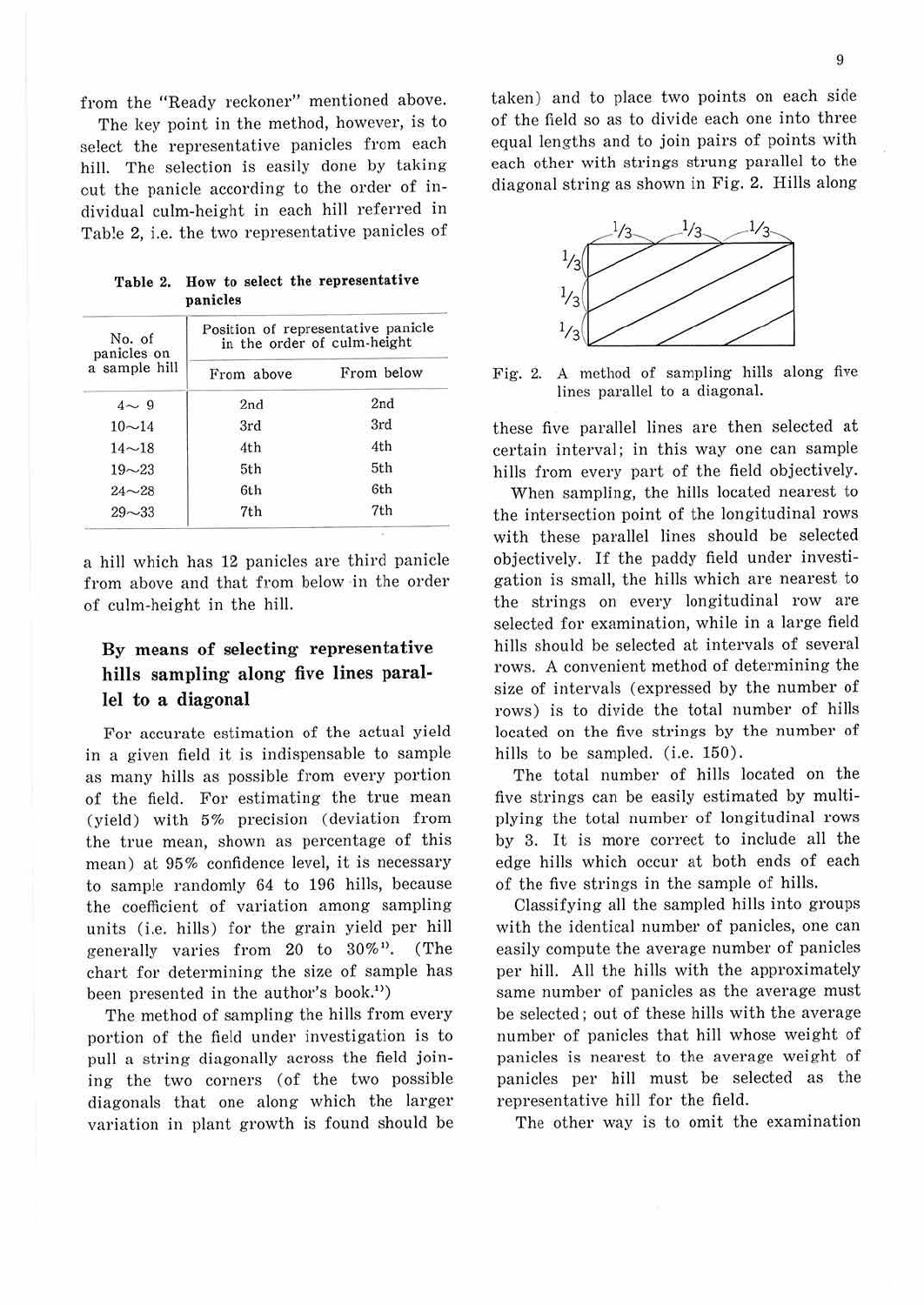of the number of panicles per hill and to proceed straight to weighing the panicles of each sampled hill and selecting that hill whose weight of panicles is nearest to the mean weight of panicles per hill for the sample and again terming the representative hill. (Of course more than one hill can be selected, and the larger the number of representative hills so chosen, the more accurate the estimation.)

When a representative hill is chosen, the following procedures are proposed for estimating the yield: Thresh it by hand, remove its rachis-branches, and dry its grains under the sun for one or two days. Select the grains using salt water with 1.06 specific gravity, wash the grains which sink in the solution with water, and dry them fully and weigh them accurately.

If you want to estimate the yield in terms of volume, say in liters per hectare, express the sunken grain weight obtained from the representative hill in grams, and multiply it by the number of hills per square meter and again multiply it by 10,000, and from the product you can estimate the weight of fully ripened dry-grains per hectare. (The constant for converting grain yield (kg) into kernel (brown rice) yield (kg) is 0.84 or 0.83 in this case.)

If you express this weight in kilograms and then multiply it by 1.01, you can get the yield of kernels (brown rice) expressed in liters per hectare. It must be noted that in this method one can estimate the yield of fully ripened kernels volumetrically without dehulling and screening. [As to the constant 1.01 for converting the weight (kg) of grains into the volume (l) of kernel (brown rice), refer to the author's book.<sup>11</sup>  $(p. 313)$ ]

#### **By means of using a " Yield diagnosis apparatus** "

Even in the second method mentioned above it takes several days after sampling in Japan to estimate the actual yield, because two days are necessary for drying the representative hill just after sampling and further four or five days are also needed to dry the grains which sink in the solution with 1.06 specific gravity.

Hence, the actual yield can hardly be known just after sampling, which is quite inconvenient for estimating the yield. The author, therefore, invented a "Yield diagnosis ap paratus" as can be seen in Fig. 3. The main



Fig. 3. Yield diagnosis apparatus.

parts of the apparatus are a precision balance for weighing grains, a panicle-weight balance for selecting an average hill in the panicle weight, tools for selecting grains by specific gravity, a drying apparatus which consists of a grinder and a dryer with an infrared lamp, a ready reckoner for hill number per m<sup>2</sup> and that for the yield of brown rich per  $100 \text{ m}^2$ . By using the apparatus one can know on the spot not only the yield of a given field, but also the magnitude of its each yield-component as follows.

Dry the grains obtained from a representative hill or hills for five minutes, and you will get grains with a water-content of  $12{\sim}14\%$ . Select the grains heavier than 1.06 specific gravity by using the tools for selection, and you will get fully ripened grains. Wash the fully ripened grains with water and then dry them again for 10 minutes with the infrared lamp, and you will get fully ripened grains with a water-content of  $10\nu 14\%$ , from which you can recognize the near actual yield.

However, for accurate estimation of the yield the water-content of the dried grains